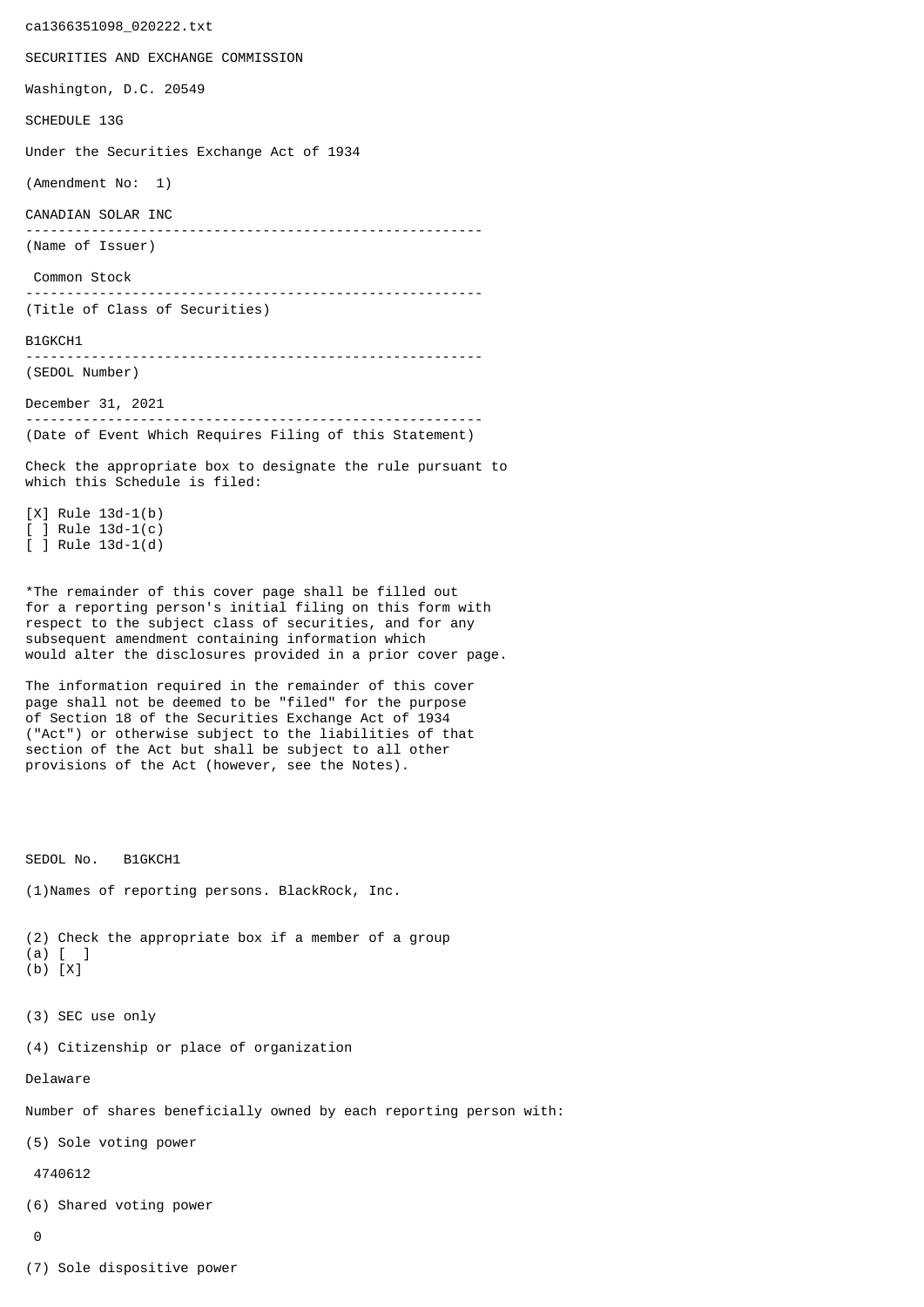```
 4740612
```

```
(8) Shared dispositive power
 \boldsymbol{\Theta}(9) Aggregate amount beneficially owned by each reporting person
  4740612
(10) Check if the aggregate amount in Row (9) excludes certain shares
(11) Percent of class represented by amount in Row 9
  7.9%
(12) Type of reporting person
HC
Item 1.
Item 1(a) Name of issuer:
           -----------------------------------------------------------------------
CANADIAN SOLAR INC
Item 1(b) Address of issuer's principal executive offices:
-----------------------------------------------------------------------
545 Speedvale Avenue West, Guelph
Ontario Canada N1K 1E6
Item 2.
2(a) Name of person filing:
              ----------------------------------------------------------------------
BlackRock, Inc.
2(b) Address or principal business office or, if none, residence:
 -----------------------------------------------------------------------
BlackRock, Inc.
55 East 52nd Street
New York, NY 10055
2(c) Citizenship:
                           --------------------------------------------------------------------
 See Item 4 of Cover Page
2(d) Title of class of securities:
                                      -------------------------------------------------------------------
 Common Stock
2(e) SEDOL No.:
See Cover Page
Item 3.
If this statement is filed pursuant to Rules 13d-1(b), or 13d-2(b) or (c),
check whether the person filing is a:
[ ] Broker or dealer registered under Section 15 of the Act;
[ ] Bank as defined in Section 3(a)(6) of the Act;
  ] Insurance company as defined in Section 3(a)(19) of the Act;
[ ] Investment company registered under Section 8 of the
Investment Company Act of 1940;
[ ] An investment adviser in accordance with Rule 13d-1(b)(1)(ii)(E);
```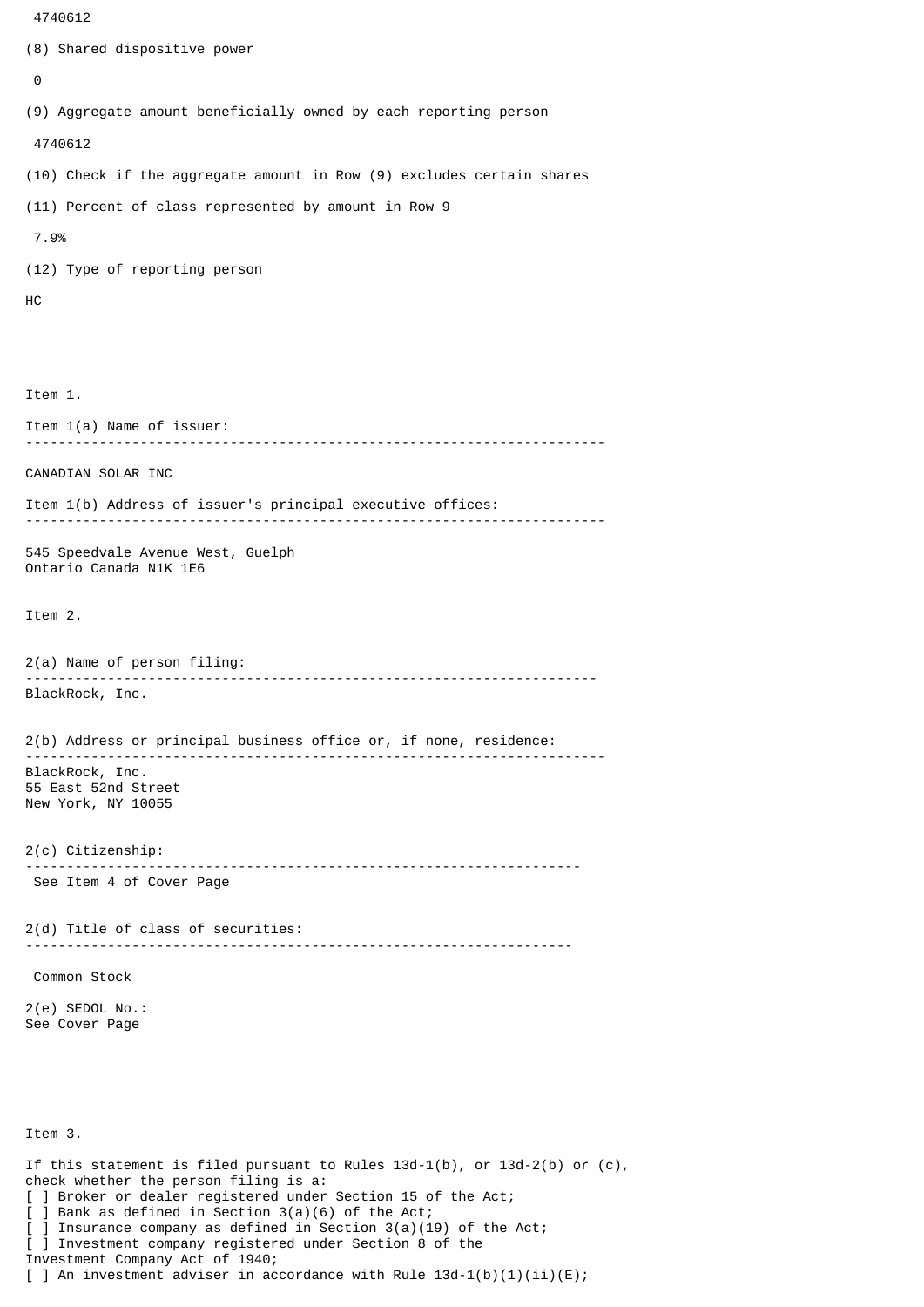[ ] An employee benefit plan or endowment fund in accordance with Rule  $13d-1(b)(1)(ii)(F);$ [X] A parent holding company or control person in accordance with Rule  $13d-1(b)(1)(ii)(G);$ [ ] A savings associations as defined in Section 3(b) of the Federal Deposit Insurance Act (12 U.S.C. 1813); [ ] A church plan that is excluded from the definition of an investment company under section  $3(c)(14)$  of the Investment Company Act of 1940; [ ] A non-U.S. institution in accordance with Rule 240.13d-1(b)(1)(ii)(J);  $\lceil$  ] Group, in accordance with Rule 240.13d-1(b)(1)(ii)(K). If filing as a non-U.S. institution in accordance with Rule  $240.13d-1(b)(1)(ii)(J)$ , please specify the type of institution: Item 4. Ownership Provide the following information regarding the aggregate number and percentage of the class of securities of the issuer identified in Item 1. Amount beneficially owned: 4740612 Percent of class 7.9% Number of shares as to which such person has: Sole power to vote or to direct the vote 4740612 Shared power to vote or to direct the vote  $\Theta$ Sole power to dispose or to direct the disposition of 4740612 Shared power to dispose or to direct the disposition of  $\Omega$ 

Item 5.

Ownership of 5 Percent or Less of a Class. If this statement is being filed to report the fact that as of the date hereof the reporting person has ceased to be the beneficial owner of more than 5 percent of the class of securities, check the following [ ].

Item 6. Ownership of More than 5 Percent on Behalf of Another Person

 If any other person is known to have the right to receive or the power to direct the receipt of dividends from, or the proceeds from the sale of, such securities, a statement to that effect should be included in response to this item and, if such interest relates to more than 5 percent of the class, such person should be identified. A listing of the shareholders of an investment company registered under the Investment Company Act of 1940 or the beneficiaries of employee benefit plan, pension fund or endowment fund is not required.

The interest of 1 such person, BGF Sustainable Energy Fund, in the common

stock of CANADIAN SOLAR INC is more than five percent of the total outstanding common stock.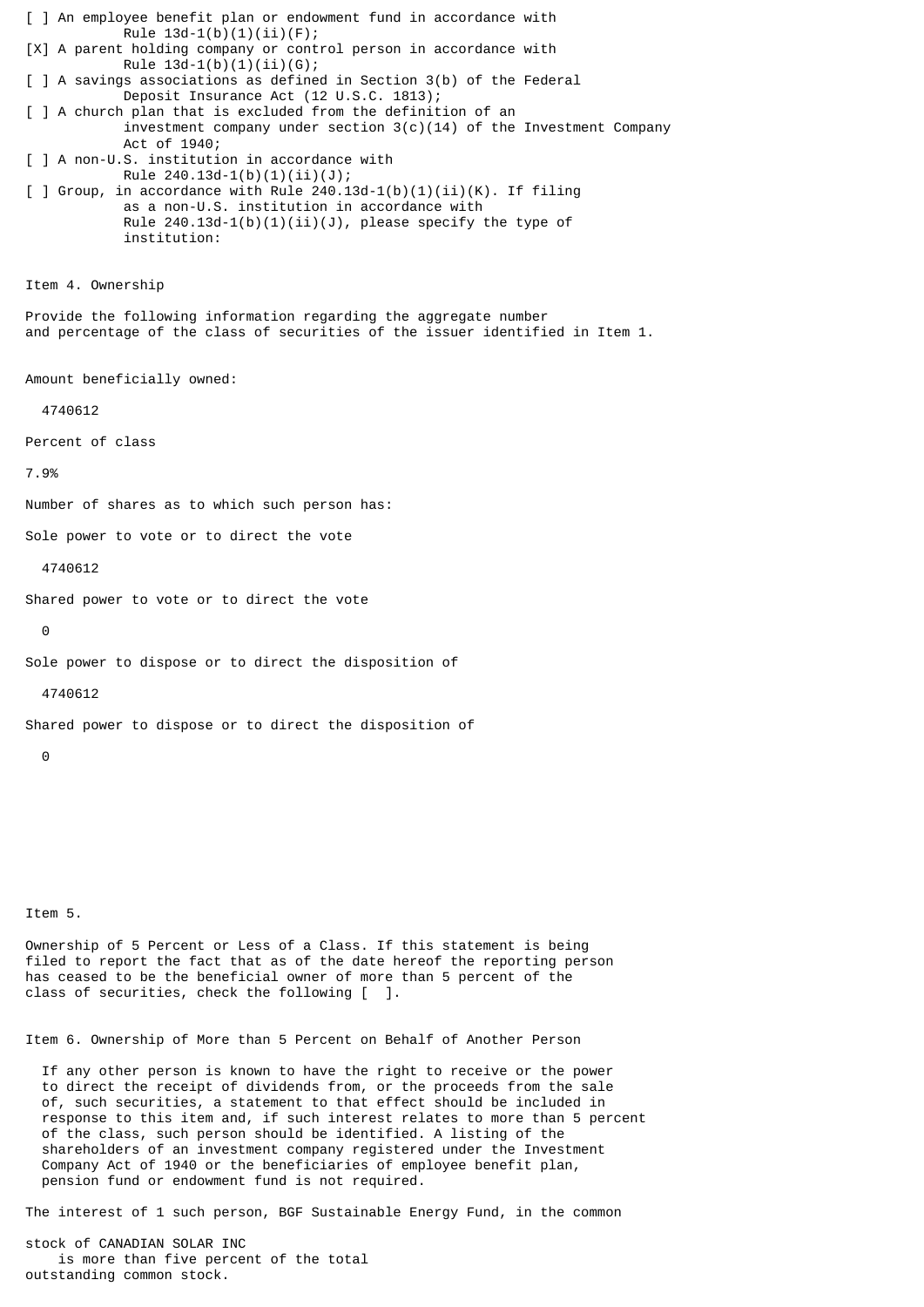Item 7. Identification and Classification of the Subsidiary Which Acquired the Security Being Reported on by the Parent Holding Company or Control Person.

## See Exhibit A

Item 8. Identification and Classification of Members of the Group

If a group has filed this schedule pursuant to Rule  $13d-1(b)(ii)(J)$ , so indicate under Item 3(j) and attach an exhibit stating the identity and Item 3 classification of each member of the group. If a group has filed this schedule pursuant to Rule 13d-1(c) or Rule 13d-1(d), attach an exhibit stating the identity of each member of the group.

## Item 9. Notice of Dissolution of Group

Notice of dissolution of a group may be furnished as an exhibit stating the date of the dissolution and that all further filings with respect to transactions in the security reported on will be filed, if required, by members of the group, in their individual capacity.

See Item 5.

Item 10. Certifications By signing below I certify that, to the best of my knowledge and belief, the securities referred to above were acquired and are held in the ordinary course of business and were not acquired and are not held for the purpose of or with the effect of changing or influencing the control of the issuer of the securities and were not acquired and are not held in connection with or as a participant in any transaction having that purpose or effect.

## Signature.

After reasonable inquiry and to the best of my knowledge and belief, I certify that the information set forth in this statement is true, complete and correct.

Dated: February 2, 2022 BlackRock, Inc.

Signature: Spencer Fleming

```
-------------------------------------------
```
Name/Title Attorney-In-Fact

The original statement shall be signed by each person on whose behalf the statement is filed or his authorized representative. If the statement is signed on behalf of a person by his authorized representative other than an executive officer or general partner of the filing person, evidence of the representative's authority to sign on behalf of such person shall be filed with the statement, provided, however, that a power of attorney for this purpose which is already on file with the Commission may be incorporated by reference. The name and any title of each person who signs the statement shall be typed or printed beneath his signature.

Attention: Intentional misstatements or omissions of fact constitute Federal criminal violations (see 18 U.S.C. 1001).

Exhibit A